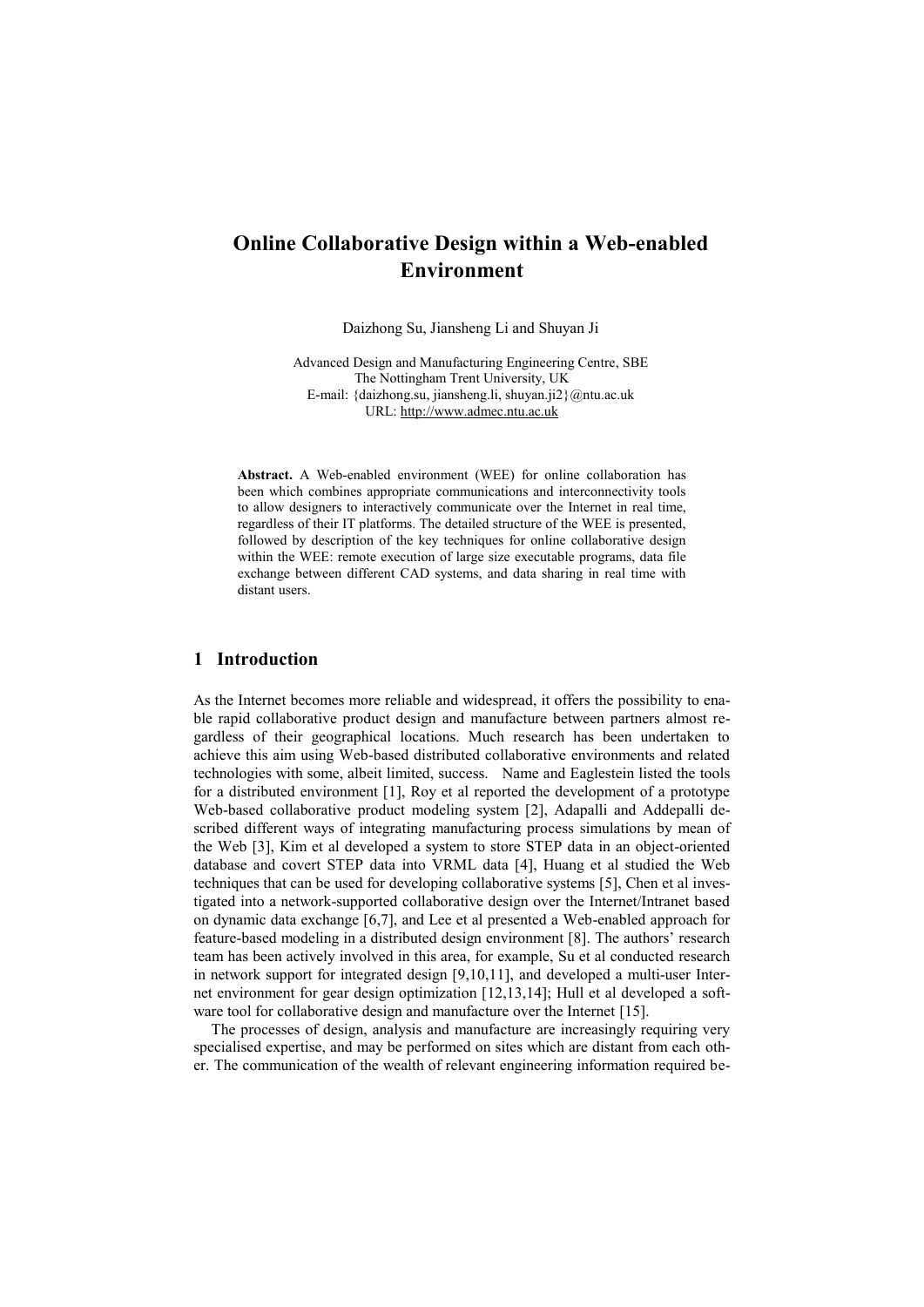tween such sites is limited at present in that the data transfer speed can be slow and the hardware and software platforms at each site must be compatible. In order to overcome the limitations, this paper presents a structure for a Web-enabled collaborative environment which combines appropriate communications and interconnectivity tools to allow designers to interactively communicate in real time, regardless of their IT platforms.

Nowadays, product design data is not only managed by the design and production activities [16] but also used in the later stages of the product life cycle [17], which is important to obtain the agility in manufacturing required to improve the competitiveness of companies [18]. The technical data associated with products are different from business data since complex semantics are required, which thus make it very difficult to exchange between different design systems [19].

To meet the challenges mentioned above, a Web-enabled environment and associated techniques have been developed by the authors for geographically dispersed designers to collaborate online. In the following sections, the Web-enabled environment is presented first, followed by two associated techniques: remote execution of large size programs/packages and Web-enable collaborative CAD.

# **2 The Web-enabled Environment**

The Web-enabled environment (WEE) addresses the issue of Internet connections and communications. Its main objective is for the teams/enterprises geographically remotely located to collaborate in design and manufacture with the aid of the Internet and related techniques. Therefore, it is essential to establish an effective means for communication over the Internet. To achieve this, the WEE for collaboration is developed.

#### **2.1 Features of the WEE**

To develop the WEE, it has to be considered that the partners are not only dispersed geographically but may also work with different platforms, operating systems, protocols and languages. The currently existing ICT tools/systems in this field can address some aspects, such as accessing remote databases, invocation to the remote processes or sharing and integrating of multiple data resources, which are not enough for an integrated heterogeneous environment. As a large heterogeneous platform for collaboration and integration over the Internet, the WEE has the following features.

- 1. Scalability -- The system architecture can accommodate any growth in future load such as new computer processors and/or architectures and tools.
- 2. Openness -- The system can be easily extended and modified. Any new components integrated in the system can communicate and work together with some of components that already exist in the system.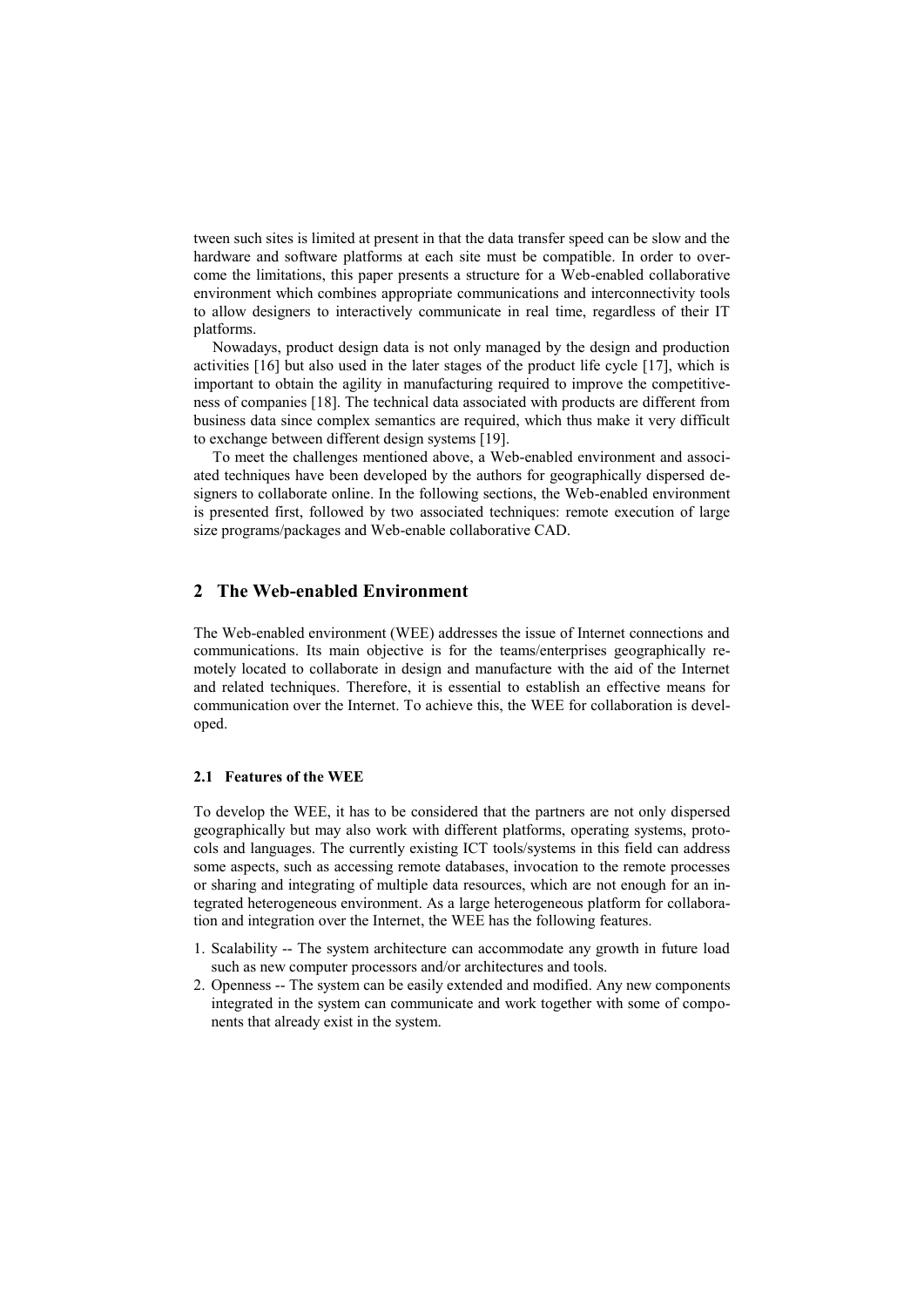- 3. Heterogeneity -- The system is constructed using different programming languages, operated on different hardware platforms and obeys different protocols. Heterogeneous components have to communicate with each other and be interoperated.
- 4. Resources access and inter-operation -- Resources including software and data should be accessible to, and operated by, all partners.
- 5. Legacy codes reusability -- Existing applications can be integrated seamlessly together with a new application without code-rewriting and can be interoperated with each other. The reusable components enable efficient development processes and reliable application systems.
- 6. Artificial intelligence -- Artificial neural networks, fuzzy logic and genetic algorithms are utilized for the control of process and conflict checking.

The combination of all the above to provide a robust tool for Web-based collaborative environment for design and manufacture is a novel contribution of the research.

### **2.2 Three Tier Architecture of the WEE**

The Web-enabled environment presented in this paper is constructed based on the CORBA (common object request broker architecture) technology, because CORBA provides an excellent communication mechanism between client and server. The environment consists of three tiers: A User tier, a Web server tier and an Application tier as shown in Figure 1.



**Fig. 1.** Architecture of WEE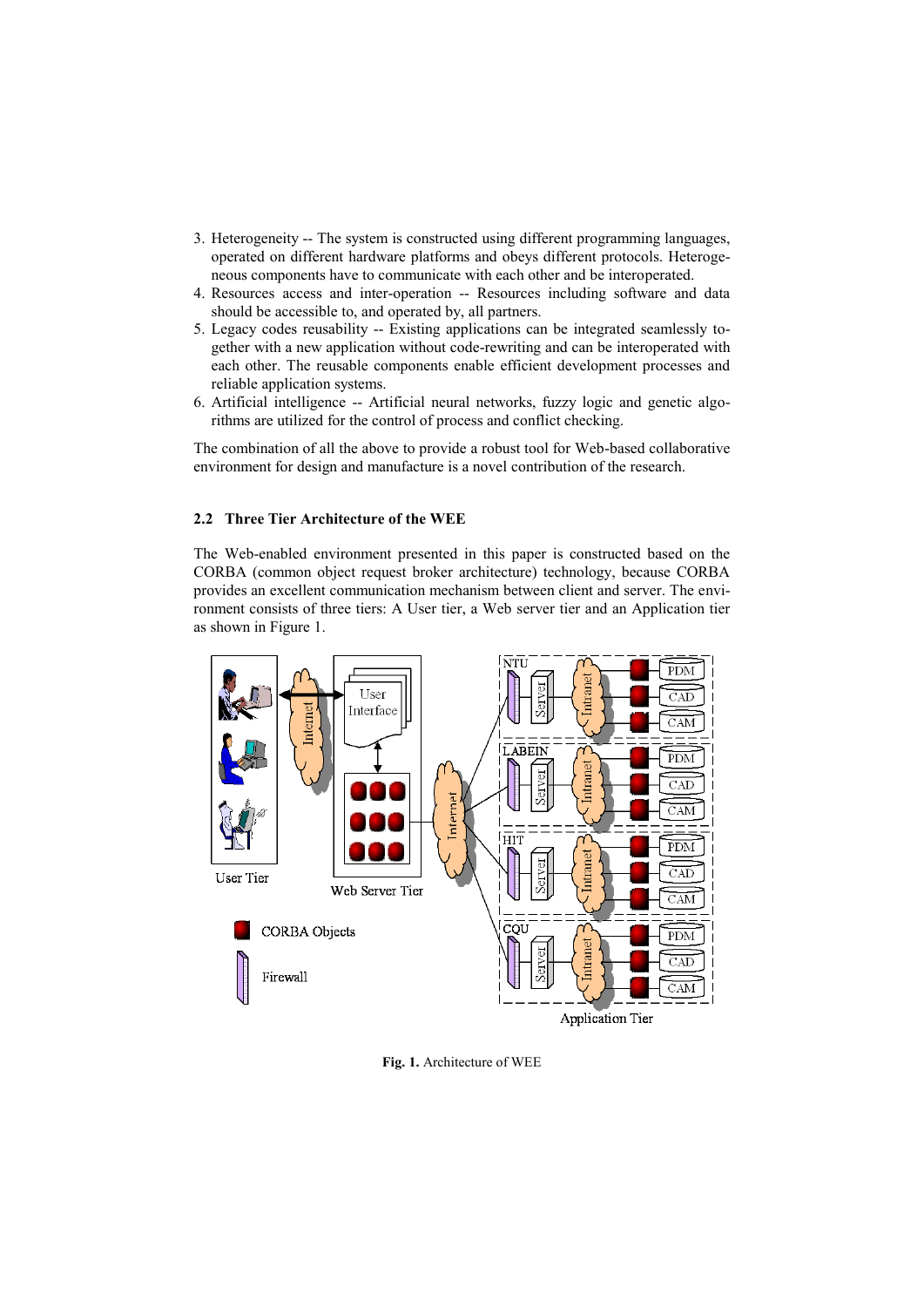Each tier has the following functions:

- 1. User tier—Valid customers of the WEE are allowed to visit HTML or XML pages located on the Web server tier over the Internet. The user needs to know only how to use the graphic interface and does not to have to be aware of the technical details behind this.
- 2. Web server tier—This consists of graphical user interface, CORBA agent object and intelligent control of virtual design systems.
	- The user interface includes the whole activities flow according to the design and manufacturing process and Web service tools. All these Web pages contain the inside linkage to the CORBA agent objects.
	- CORBA agent objects are in charge of linking and finding the essential CORBA agent objects associated with the remote applications or software and activating them and retrieving the results. Through CORBA all the components, including applications, software or objects dispersed on the remote heterogeneous systems, can be encapsulated into the objects that CORBA agent objects can manage and find. Therefore the components amongst different partners can be found, shared and interoperated by each other.
	- The artificial intelligent control is being accomplished by employing artificial neural networks, fuzzy logic and genetic algorithms for the intelligent control of the whole process of design and manufacture. It includes the CAD/CAM connection and feature recognition, intelligent distribution with neural networks, intelligent scheduling using GA and virtual and evaluative activities.
	- In addition there are synchronous and non-synchronous communication.
- 3. Application tier—This tier consists of a number of applications and tools needed to implement the design and manufacturing, and services that will be provided by CORBA objects. These applications may be dispersed geographically and also written in different languages, work on different platforms and operating systems, and are encapsulated into components that the CORBA agent can find. The interface of each application, mapped into a CORBA agent object, is separated from the implementation written in respective languages/packages that a partner prefers to use. All these applications consist of different large computing programs, various kinds of PDM, CAD and CAM software, accessing and searching applications for backend database resources such as SQL, DBMS or JDBC, and other resources from customer services.

### **2.3 Development of the WEE**

In order to implement the integration and collaboration amongst the partners, the environment has to be provided with the following modules.

- Integration of application
- Communication and interoperation between partners
- Unifying graphical user interface
- Intelligent process management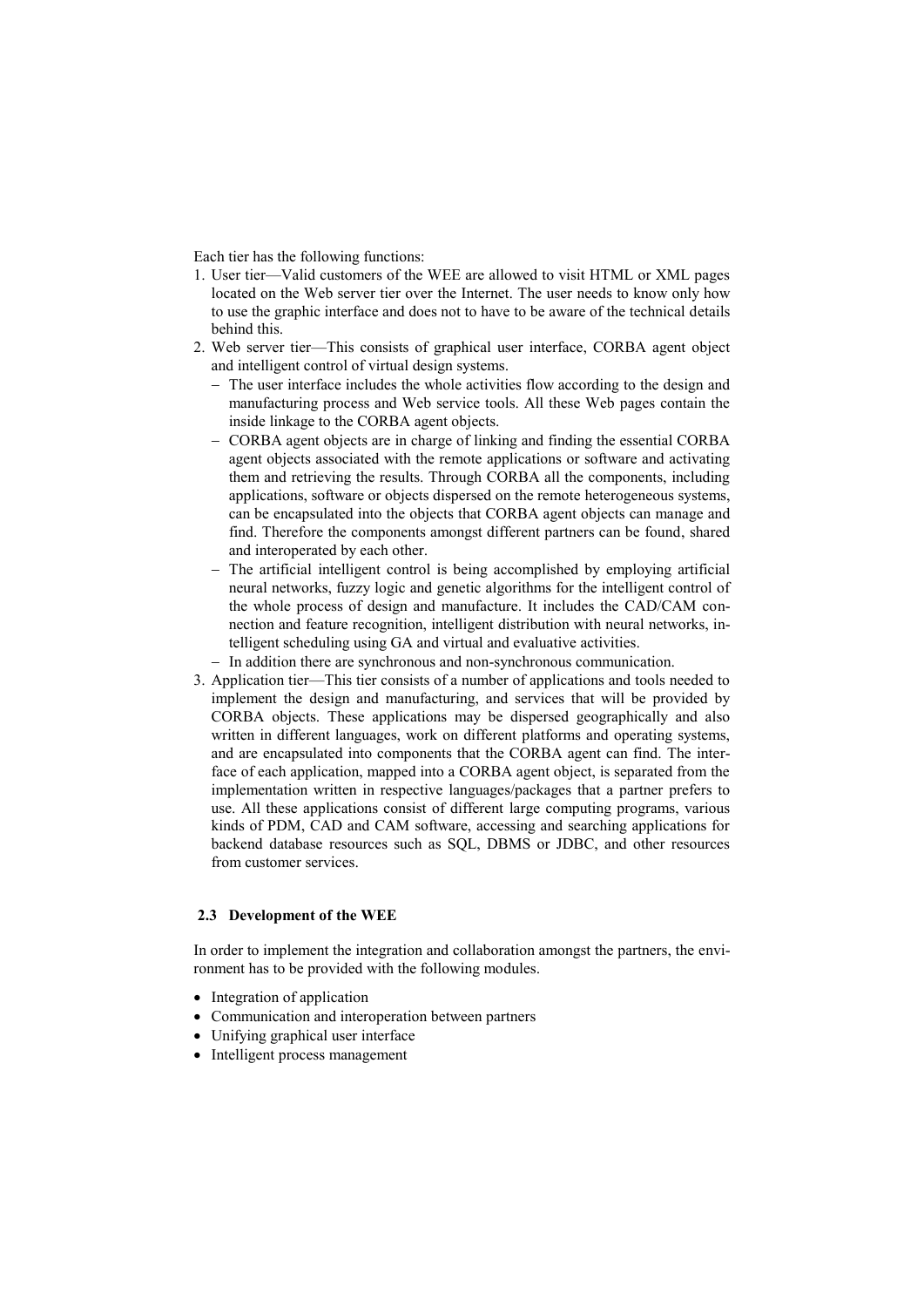The user interface is developed mainly in Java combined with other appropriate Web technologies. Applications necessary to the design and manufacture are implemented by all the partners using their own systems, which will ensure the use of heterogeneous systems.

Integration of applications without rewriting legacy codes is one of the key issues on which the environment being developed is based. CORBA is an open, vendorneutral, middleware standard that allows the proliferating number of hardware and software applications to communicate with one another using heterogeneous systems. CORBA is a complete distributed object computing framework to extend applications across networks, languages, component boundaries and operating systems. Distributed collaborative systems which are constructed based on CORBA/Java have features such as high-performance, scalability, maturity, inter-operability, support for legacy systems and ease of development. This research utilizes the object technology CORBA, Java and other technologies in the development of the Web-enabled environment.

# **3. Effective Remote-execution of Large Size Programs/Packages**

In order to achieve best product design and low production costs, some large-sized programs, such as design optimisation and finite element analysis software, are often used in the design phase of product development. Usually, such programs/packages are time-consuming in computation and may not be valid to download due to software copyright, or due to their large size and the limited network bandwidth. To remotely execute such software in an effective way in order to conduct on-line collaborative de-



**Fig. 2.** Remote execution environment based on Java Servlets

#### **3.1 Application of Java Servlets Technology in the System**

Java Servlets technology is applied to remotely execute a large sized program over the Internet and to improve the execution speed within the WEE. The executable program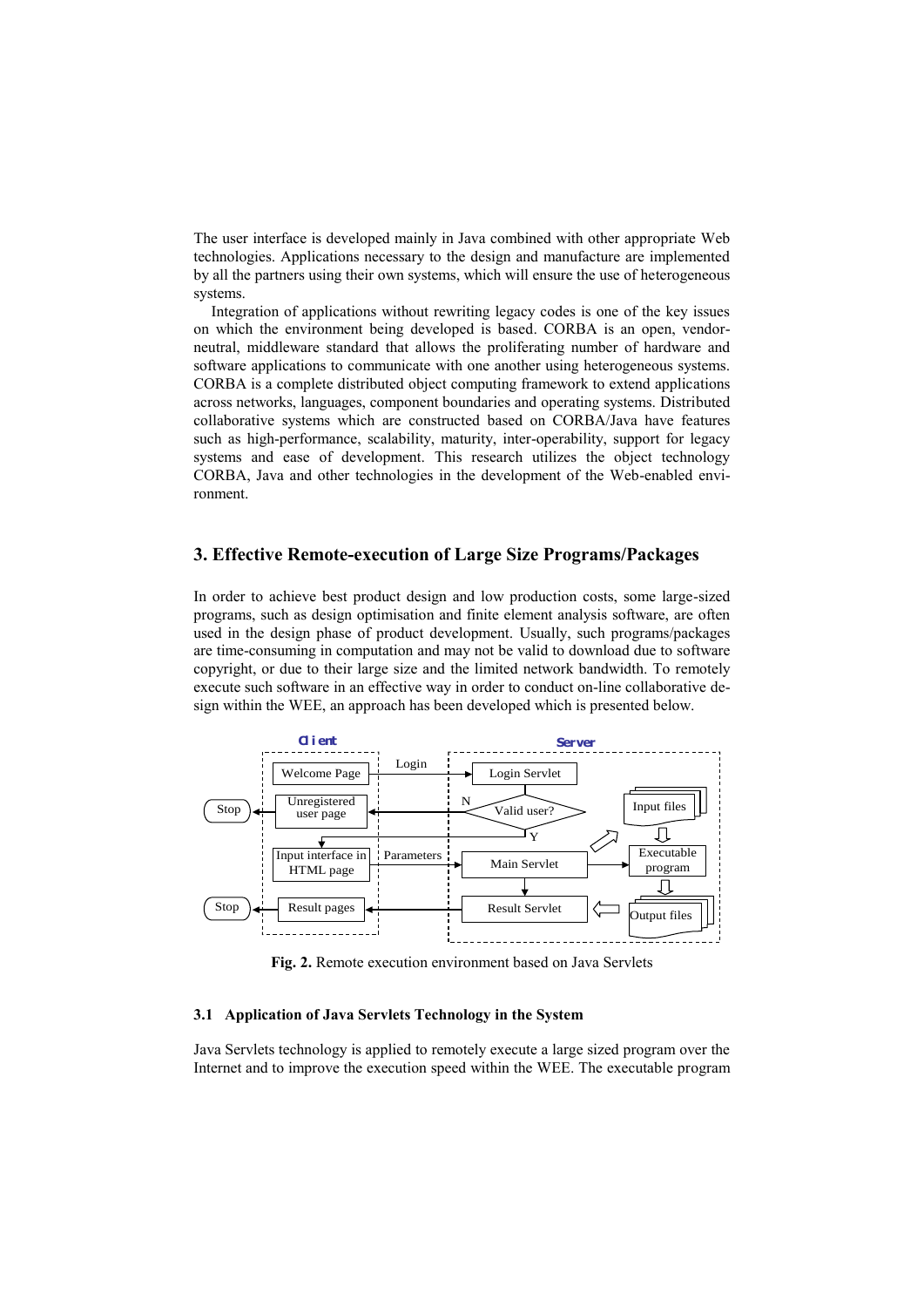is located and executed on the server-side and the results are sent to the client-side after the completion of the program. To accomplish this, a combination of Java Servlets, HTML, JavaScript, Java, HTTP protocol and multi-user environment are utilized.

The structure of the system is shown in Figure 2. The user on the client side inputs the parameters of the program via the input interface in the HTML page. Then these parameters are sent to the server, which calls the Servlets located on the server. When the user clicks on the submit button on the HTML page, a Servlets program is activated by the HTML code. It parses the parameters and writes them into the input files and invokes the executable program which is located on the server. When the execution is completed and output files are created, Servlets return the results to the client.

#### **3.2 Application of CORBA Technology in the System**

CORBA technology is used to provide a better solution for this remote execution environment. The CORBA's ORB (Object Request Broker) is utilized as the communication bus for all objects in the system. It enables objects to transparently make requests to---and receive responses from---objects located locally or remotely. The client is not aware of the mechanisms used to communicate with, activate, or store the server objects.

The IDL (Interface Definition Language) is used to define interfaces in CORBA. An IDL interface file describes the data types and methods or operations that a server provides for implementation of a given object. IDL is not a programming language; it describes interfaces only, but has no relation to implementation. The IDL can be mapped to various programming languages, including C, C++, Smalltalk Ada, COBOL and Java.

Figure 3 portrays the architecture of the remote execution environment where CORBA is used as Middleware for the interface between the client GUI written using Java Applet and executable programs such as  $C/C++$  applications distributed on the Web. ORB helps to turn a local application (distributed) into the Web-based object, so that it can be accessed over the network such as the Intranet, Entranet or Internet.



**Fig. 3.** Architecture of WEE

The client GUI (graphical user interface) captures any user input, and then it uses the CORBA software component, called the ORB, to transparently invoke and pass the parameters to the executable program at the application server. The results of execution are then passed from the server back to the client GUI.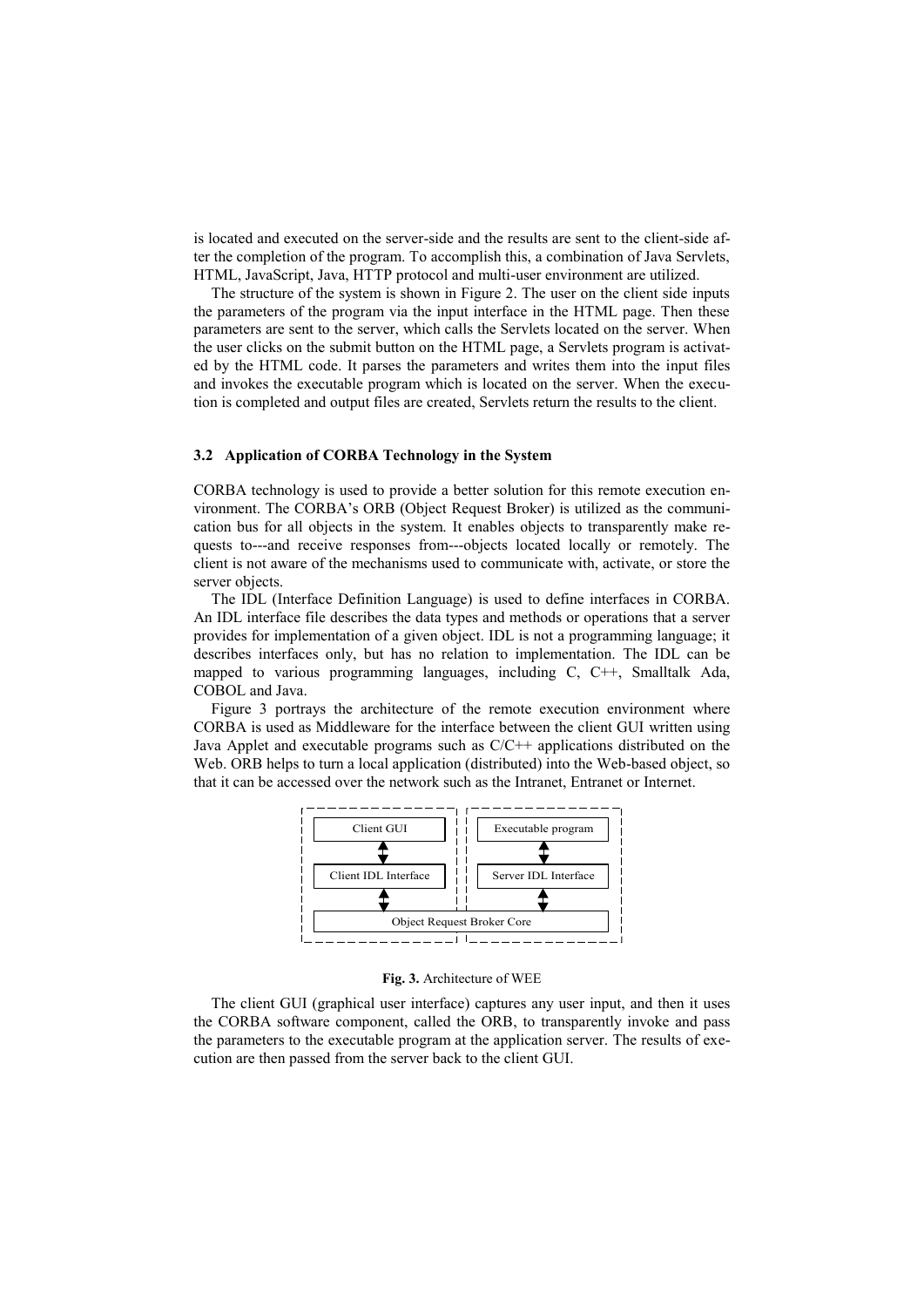### **4 Web-based Collaborative Computer Aided Design**

In an advanced manufacturing model, all sorts of efficient processes have a close relationship with the geometric model of product, which is the foundation of the operation of an integrated design and manufacturing system. Many commercial CAD and finite element analysis (FEA) software packages, such as Pro-E, UG, SolidWorks, Auto-CAD, ANSYS, etc, are widely used in product design and manufacturing. Although all of these programs support 3-dimensional modeling, the data format is different in each of them. In the distributed collaborative environment considered by this research, a given partner may have different CAD and FEA software from those other partners may have. In order to collaborate with each other, it is necessary to implement robust and reliable methodologies for the exchange and sharing of data between heterogeneous CAD systems.

To achieve this, a neutral file approach for CAD data transfer and a CORBA based approach for CAD data sharing over the Internet are proposed as detailed below.

#### **4.1 Neutral File Approach for CAD Data Transfer**

Neutral files and neutral file interfaces are needed in order to exchange product data between CAD systems. Direct translators exist but the number of required translators becomes too large if there are many CAD systems involved in the data transfer. For each pair of CAD systems to be able to communicate, two translators are required, one for each direction. For a new additional CAD system, several translators have to be added to each existing CAD system. Figure 4(a) shows the situation using direct translators. When using a neutral file format only one pre- and post-processor is needed for each CAD system. When a new CAD system is added, only one pre- and postprocessor needs to be added. Figure 4(b) shows the situation for data transfer using a neutral file format.



**Fig. 4.** CAD data transfer: (a) direct data transfer (b) using a neutral file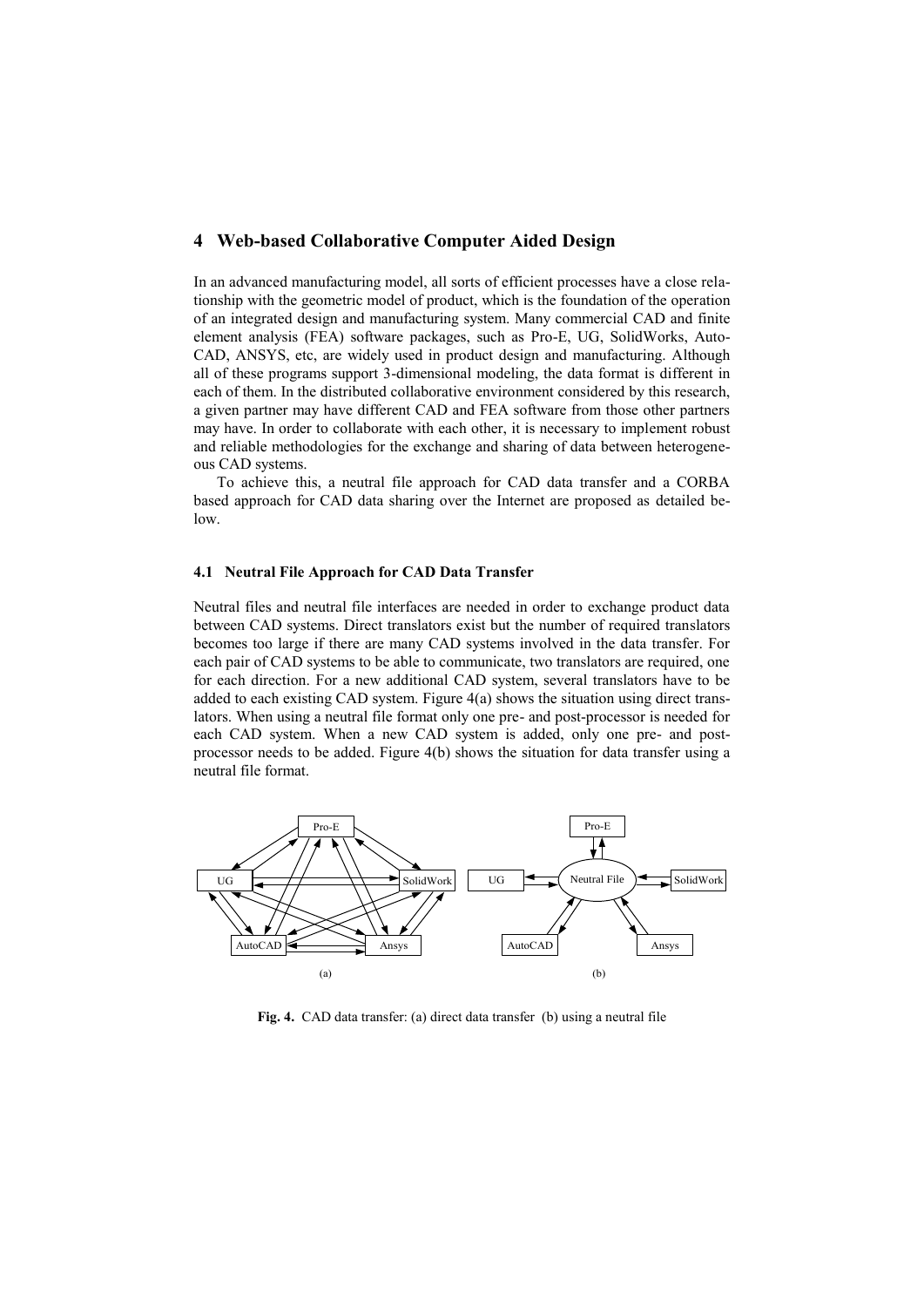#### **4.2 Web-based CAD Data Sharing**

In order to conduct integrated design over the Internet/Intranet within the Webenabled environment, it is necessary to provide an online framework to enable geographically dispersed team members to discuss and to modify CAD data simultaneously.

Using currently available commercial Internet communication software, such as Windows Netmeeting, two or more users can share their CAD drawings by remote desktop sharing. However, massive bitmap data needs to be transferred across the Internet, so that the speed of interaction is greatly constrained by the limited network bandwidth. Moreover, such software can only run on the same operating system. To solve this problem, a Web-based approach for collaborative computer aided design across different operating systems is developed within the WEE. Figure 5 shows the working flow chart for this system.



**Fig. 5.** Flow chart of CAD sharing system

To reduce the load on network transportation, this research puts forward a new approach for real time CAD data sharing. In this new approach, users in different locations start their own process instance with the same CAD software, and connect to the same server by Internet communications that follow CORBA rules. The information transferred through the Internet is not the bitmap data, but the design instructions and display parameters so that the quantity of the Internet transferred data can be greatly reduced and, therefore, the response speed of this proposed collaborative design environment increases manifold.

Assuming partner A is sharing CAD data and collaborating with partner B, when partner A develops a model using a particular CAD software, the modelling instructions and display parameters will be transferred to the server in the meantime, and then, from that server to partner B's computer and displayed using the same CAD software. When user B works on the model, the process is reversed. In this way, partners A and B can share their CAD data in real time.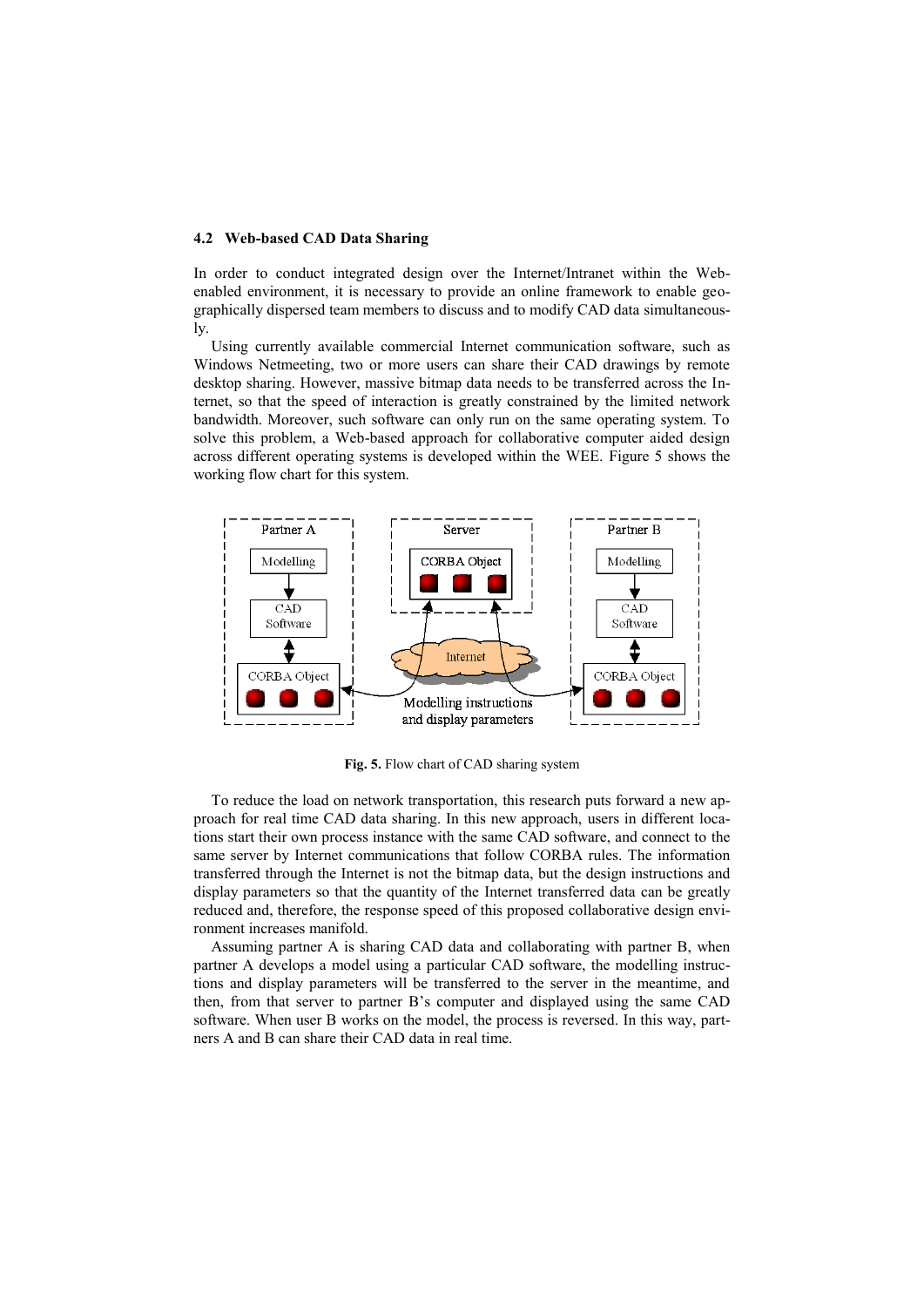### **5 Concluding Remarks**

A Web-enabled collaborative environment has been presented in this paper. The three tier structure enables the environment's advanced features such as scalability, openness, heterogeneity, resources accessibility, legacy codes reusability and artificial intelligence. The key techniques involved in the development of the software environment include CORBA broker for collaboration and remote design using Java Servlets.

The approach developed for remote-execution of large size programs/packages provides an effective tool for remotely accessing software without downloading which is beneficial for utilizing the resources amongst geographically dispersed collaborative teams. In the approach, a combination of Java Servlets, HTML, JavaScript, Java, HTTP protocol and multi-user environment are utilized.

Different from existing systems/methods, the Web-based collaborative CAD presented in this paper utilises neutral files and neutral file interfaces to exchange product data between CAD systems, which has the advantages that only one pre- and postprocessor is needed for each CAD system. To reduce the load on network transportation, a new approach for real time CAD data sharing is presented. In the approach, only the design instructions and display parameters are transferred over the Internet, so that the quantity of the Internet transferred data can be greatly reduced and the response speed increases.

# **6 Acknowledgement**

This research is supported by the EU Asia IT&C programme (Grant No. ASI/B7- 301/3152-099/71553) and Asia-Link programme (Grant No. ASI/B7-301/98/679- 023), which has been carried out at The Nottingham Trent University, UK in cooperation with Harbin Institute of Technology and Chongqing University in China, Foundation LABEIN in Spain and Lappeenranta University of Technology in Finland.

### **References**

- 1. Name, E.V., Eagelstein, G.: The Wired Engineer: Emerging Technologies and the Designer. ANTEC'98 (1998) 3052 - 3055
- 2. Roy, U., Bharadwaj, B., Kodkani, S., Cargian, M.: Product Development in a Collaborative Design Environment. Concurr Engng: Res Appl, Vol.5, No.4 (1997) 347 - 365
- 3. Adapalli, S., Addepalli, K.: World Wide Web Integration of Manufacturing Process Simulations. Concurr: Practice Experience, Vol.9, No.11 (1997) 1341-1350
- 4. Kim, C.Y., Kim, N., Kim, Y., Kang, S.H., O'Grady, P.: Distributed Concurrent Engineering: Internet-Based Interactive 3-D Dynamic Browsing and Markup of STEP Data. Concurr Engng: Res Appl, Vol.6, No.1 (1998) 53 - 70
- 5. Huang, G.Q., Lee, S.W., Mak, K.L.: Web-Based Product and Process Data Modeling in Concurrent Design for X. Robotics Comput-Integrated Manufact, Vol.15 (1999) 53-63